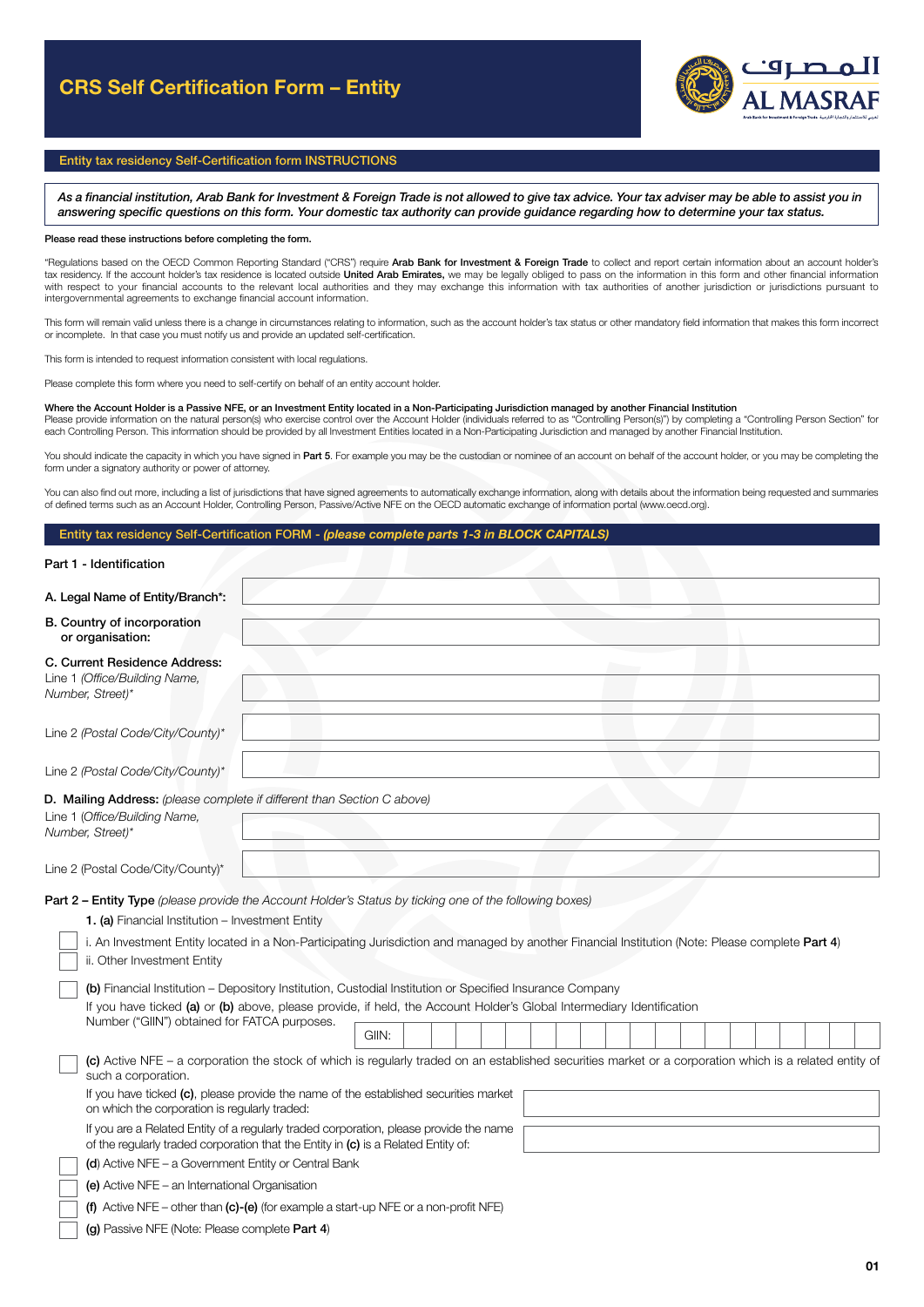

### Part 3 – Country/Jurisdiction of Residence for Tax Purposes and related Taxpayer Identification Number or functional equivalent\* ("TIN")

Please complete the following table indicating (i) where the Account Holder is tax resident and (ii) the Account Holder's TIN for each country/Reportable Jurisdiction indicated. Countries/Jurisdictions<br>adopting the wider a

*If the Account Holder is not tax resident in any country/jurisdiction (e.g., because it is fiscally transparent), please indicate that on line 1 and provide its place of effective management or jurisdiction in which its principal office is located.*

*If the Account Holder is tax resident in more than three countries/jurisdictions, please use a separate sheet.*

*If a TIN is unavailable please provide the appropriate reason A, B or C where appropriate.*

*Reason A - The country/jurisdiction where the Account Holder is resident does not issue TINs to its residents*

*Reason B – The Account Holder is otherwise unable to obtain a TIN or equivalent number (Please explain why you are unable to obtain a TIN in the below table if you have selected this reason) Reason C – No TIN is required. (Note. Only select this reason if the domestic law of the relevant jurisdiction does not require the collection of the TIN issued by such jurisdiction)*

|   | Country/Jurisdiction of tax residence | TIN | If no TIN available enter Reason A, B or C |  |  |  |  |  |  |
|---|---------------------------------------|-----|--------------------------------------------|--|--|--|--|--|--|
|   |                                       |     |                                            |  |  |  |  |  |  |
|   |                                       |     |                                            |  |  |  |  |  |  |
| - |                                       |     |                                            |  |  |  |  |  |  |

*Please explain in the following boxes why you are unable to obtain a TIN if you selected Reason B above.*

# Part 4 – Controlling Person (CP) tax residency Self-Certification

Please complete this section if you have selected 1(A)(I) or 1(G) in Part 2

Controlling Person: Natural Person who ultimately owns or exercise control over the entity (such as Power of attorney)

## Please complete this table with the information related to all the controlling person of account holder identified in Part 1 of this document. If there are more than 3, please use separate sheet:

| <b>Controlling Person 1</b>                   |                   |            |                                                           |  |  |  |  |  |  |  |  |
|-----------------------------------------------|-------------------|------------|-----------------------------------------------------------|--|--|--|--|--|--|--|--|
| First Name:                                   |                   | Last Name: |                                                           |  |  |  |  |  |  |  |  |
| Date of Birth (dd/mm/yyyy)                    | Country of Birth: |            | City of Birth:                                            |  |  |  |  |  |  |  |  |
| <b>Current Residence Address:</b>             |                   |            |                                                           |  |  |  |  |  |  |  |  |
| Office/Building Name, Number, Street:         |                   |            |                                                           |  |  |  |  |  |  |  |  |
| City:                                         | State             |            | Country:                                                  |  |  |  |  |  |  |  |  |
| Country of Tax Residence:                     | TIN#              |            | Reason for not providing TIN (A, B, or C refer to Part 3) |  |  |  |  |  |  |  |  |
| Type of Controlling person (refer appendix 1) |                   |            |                                                           |  |  |  |  |  |  |  |  |

| <b>Controlling Person 2</b>                   |                   |                                                           |  |  |  |  |  |  |  |  |  |  |
|-----------------------------------------------|-------------------|-----------------------------------------------------------|--|--|--|--|--|--|--|--|--|--|
| First Name:                                   |                   | Last Name:                                                |  |  |  |  |  |  |  |  |  |  |
| Date of Birth (dd/mm/yyyy)                    | Country of Birth: | City of Birth:                                            |  |  |  |  |  |  |  |  |  |  |
| <b>Current Residence Address:</b>             |                   |                                                           |  |  |  |  |  |  |  |  |  |  |
| Office/Building Name, Number, Street:         |                   |                                                           |  |  |  |  |  |  |  |  |  |  |
| City:                                         | State             | Country:                                                  |  |  |  |  |  |  |  |  |  |  |
| Country of Tax Residence:                     | TIN#              | Reason for not providing TIN (A, B, or C refer to Part 3) |  |  |  |  |  |  |  |  |  |  |
| Type of Controlling person (refer appendix 1) |                   |                                                           |  |  |  |  |  |  |  |  |  |  |

| <b>Controlling Person 3</b>                   |                   |                                                           |  |  |  |  |  |  |  |  |  |  |
|-----------------------------------------------|-------------------|-----------------------------------------------------------|--|--|--|--|--|--|--|--|--|--|
| First Name:                                   |                   | Last Name:                                                |  |  |  |  |  |  |  |  |  |  |
| Date of Birth (dd/mm/yyyy)                    | Country of Birth: | City of Birth:                                            |  |  |  |  |  |  |  |  |  |  |
| <b>Current Residence Address:</b>             |                   |                                                           |  |  |  |  |  |  |  |  |  |  |
| Office/Building Name, Number, Street:         |                   |                                                           |  |  |  |  |  |  |  |  |  |  |
| City:                                         | State             | Country:                                                  |  |  |  |  |  |  |  |  |  |  |
| Country of Tax Residence:                     | TIN#              | Reason for not providing TIN (A, B, or C refer to Part 3) |  |  |  |  |  |  |  |  |  |  |
| Type of Controlling person (refer appendix 1) |                   |                                                           |  |  |  |  |  |  |  |  |  |  |